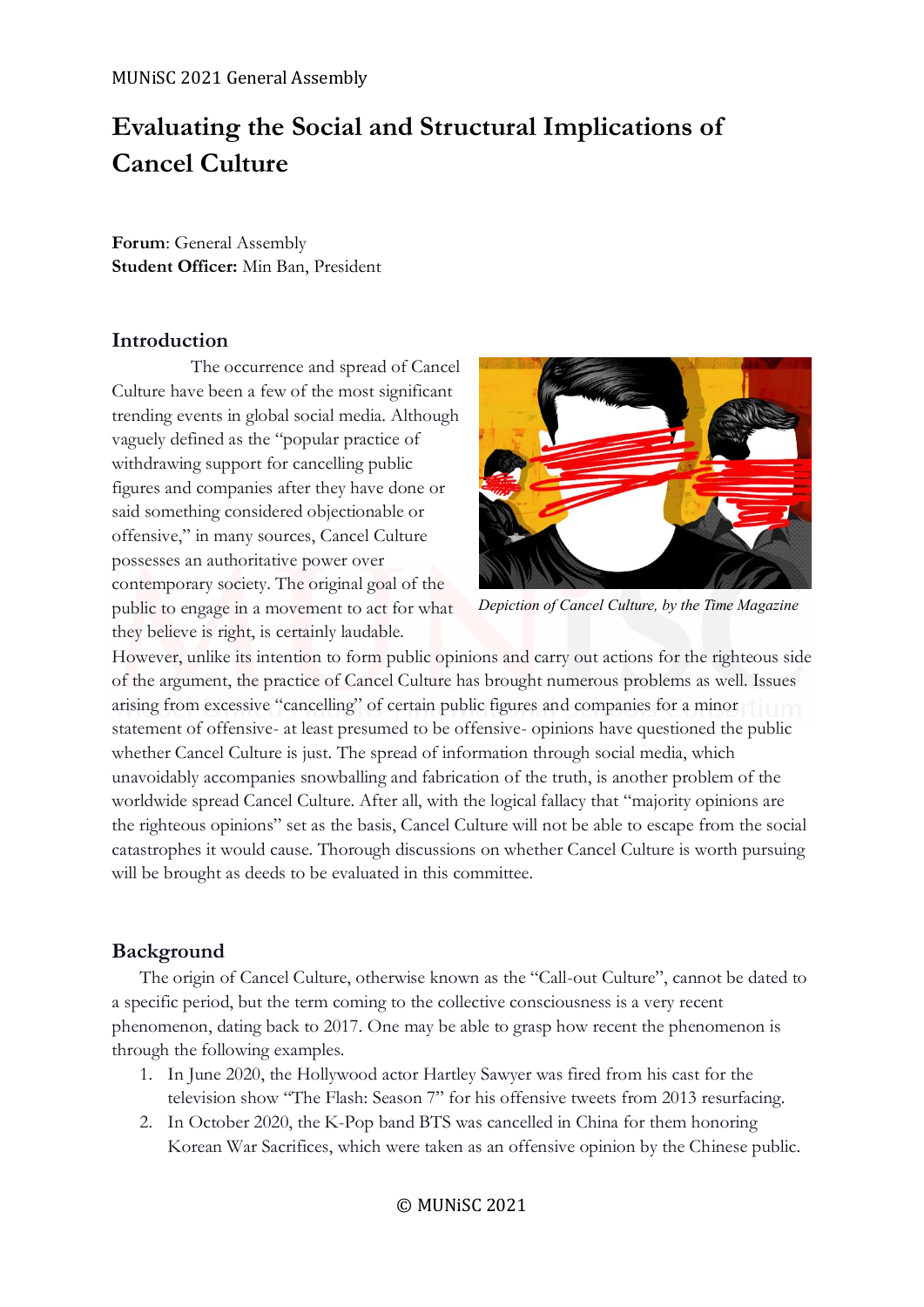- 3. In July 2020, museum curator Gary Garrels of the San Francisco Museum of Modern Art has resigned as a result of the petition that accused him of being racist, claiming that he collected art from white male painters.
- 4. In 2017, Hollywood Star Matt Damon known for his appearance in the Jason Borne Series- was accused of making "gross" opinions on Hollywood's sexual misconduct epidemic.

The most common cancellation involves figures who made words regarding racism that have surfaced during the recent Black Lives Matter protests. However, as seen in the examples of BTS and the trending social media hashtag of "#CancelKorea," the reasons for cancellations vary globally. The cultural basis on Cancel culture is also largely disparate in different cultures. For example, while the Cancel Culture is treated as a (radical) mode of activism in the North America, it is regarded as a process of exiling a potential danger factor from the society. These differences are vital in realizing how cancellations can be accepted differently in different contexts.

The criticisms tackle that the culture has "gone too far." The former president of the United States, Barak Obama, stepped into this issue and commented on the danger of Cancel culture and activism on Social Media, that "If all you're doing is casting stones, you're probably not going to get that far. That is easy to do," and "This idea of purity and you're never compromised, and you're always politically 'woke' and all that stuff, you should get over that quickly." Similar criticisms point to the lack of credibility in the figures' cancellation and excessive measures that significantly damage the cancelled figures.

#### **Problems Raised**

*Economic Damages* 

The magnitude of damages received by the victims of cancellation is not statistically assessable. Economic damages from boycotts are the most common and yet vary in large degrees: For example, at a brand or corporation level, when the whole Chinese market cancelled BTS in October, the stock prices of their management firm, Big Hit, dropped from 258,000 Korean won to 142,000 Korean won within two weeks and have not yet recovered. Individuals' suffering worsens



*Amy Cooper, a white woman, called 911 on the black birdwatcher Christian Cooper after he asked her to put her dog on a leash*

as cancelling would result in loss of employment and degradation in their reputations. For example, an American woman, Amy Cooper, was fired in May 2020 after a video showing her filing a false police report on a black birdwatcher went viral on the net and has not recovered her employment after five months.

*Emotional Damages*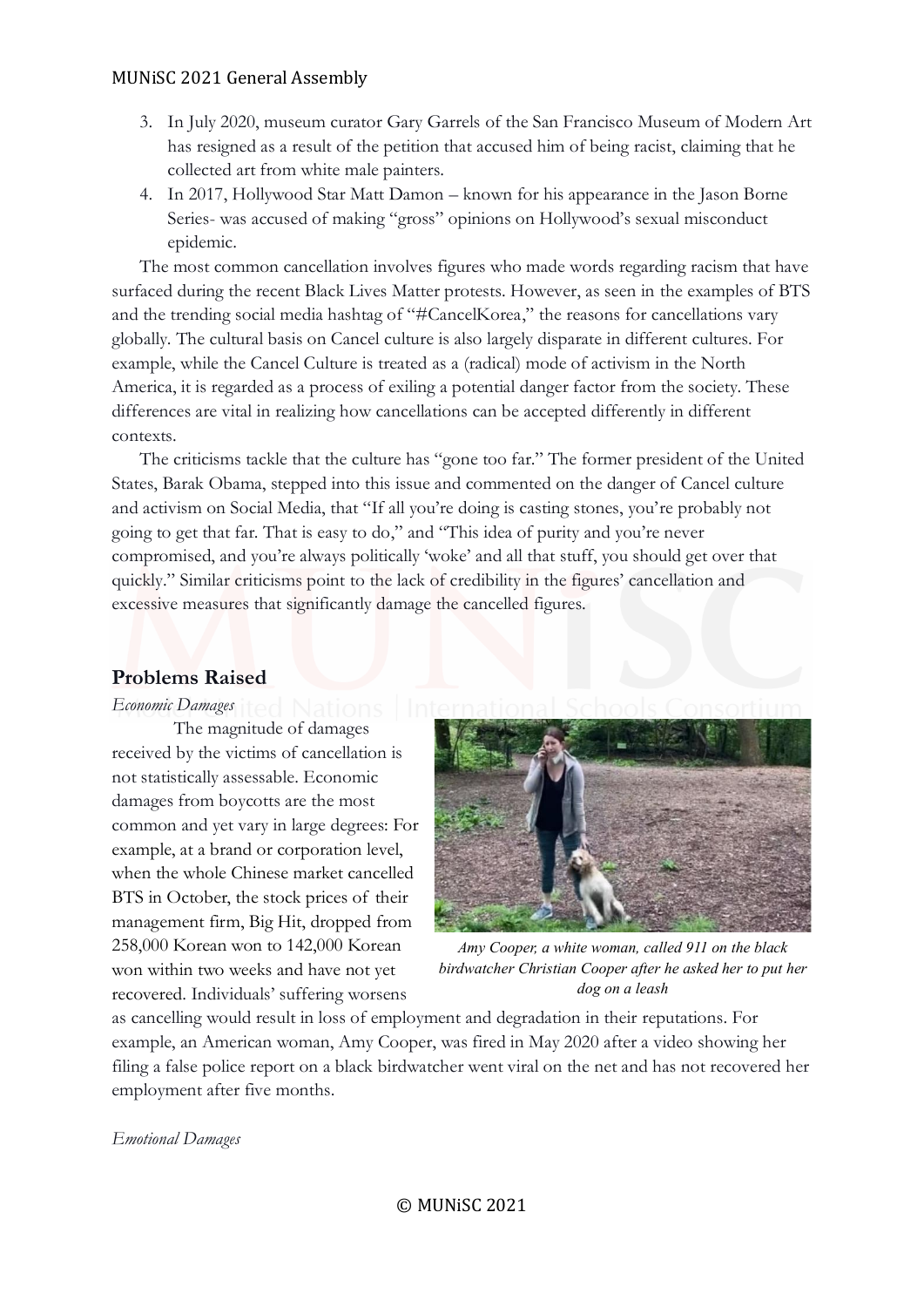The Cancellation in Social Media is inescapably chaperon Cyberbullying. Intimidating messages and posts on social Media are posted and sent in a vast amount that aims to offend the victims, as seen in the picture above. The resulting consequences are dreadful to the victims. Katy Perry or Gwyneth Paltrow are just a few examples of people who suffered from depression resulting from the cancellation and malicious comments. British TV star Caroline Flack, and Kpop star Sulli, are also a few examples of figures that have made a tragic decision for suffering from cancellation. No matter if the cancellation was justifiable, the degree of emotional damage that the figures get on their mental health is outrageous as well.

### *Restriction on Freedom of Speech*

Another problem with Cancel Culture is that it restricts the public figures from freely expressing their opinions. The criterion of judging whether an opinion is objectionable or not is vague. Generally accepted that racist or sexist comments could be deemed offensive, some figures are cancelled for an absurd reason. For example, the K-pop band BTS was cancelled in China after honoring the sacrifices of the Korean War.

Article 19 of the Universal Declaration of Human Rights (UDHR) states that "Everyone has the right to freedom of opinion and expression; this right includes freedom to hold opinions without interference and to seek, receive and impart information and ideas through any media and regardless of frontiers." Guaranteeing such right for the public figures are as important as guaranteeing such result for those who call out on them.

### *Unconfirmed Accusation*



*Hollywood star Johnny Depp stepped down from his role in the "Fantastic Beasts and Where to Find Them" without actually being convicted of his charged crimes.*

Another major problem with the Cancel Culture is that some accusations are factually wrong. The most prominent example is Johnny Depp and Amber Heard. In 2016, Amber heard accused his husband, Johnny Depp, of domestic violence and filed for divorce. Johnny Depp was directly cancelled after the trial and was asked to step down from his role in "Fantastic Beasts and Where to Find Them." However, in 2019, Depp issued sued Heard for defamation and claimed that it was indeed Heard who has inflicted violence in him. The public went on

to cancel Heard and initiated the "#JusticeForJohnnyDepp" hashtag. Heard, in November 2020, is asked to step down from her role in the Hollywood film "Aquaman." Whether it was Depp or Heard who actually committed violence yet remains a question. However, it is vital to realize that the public has been a bandwagon affecting each other in cancelling them, without any basis on factual evidence.

### *Hypersensitivity*

© MUNiSC 2021 Hypersensitivity is claimed to be the major cause and at the same time a severe consequence of Cancel Culture. Yet, the concept of hypersensitivity is highly subjective depending on individuals' approaching perspectives. The judgement regarding the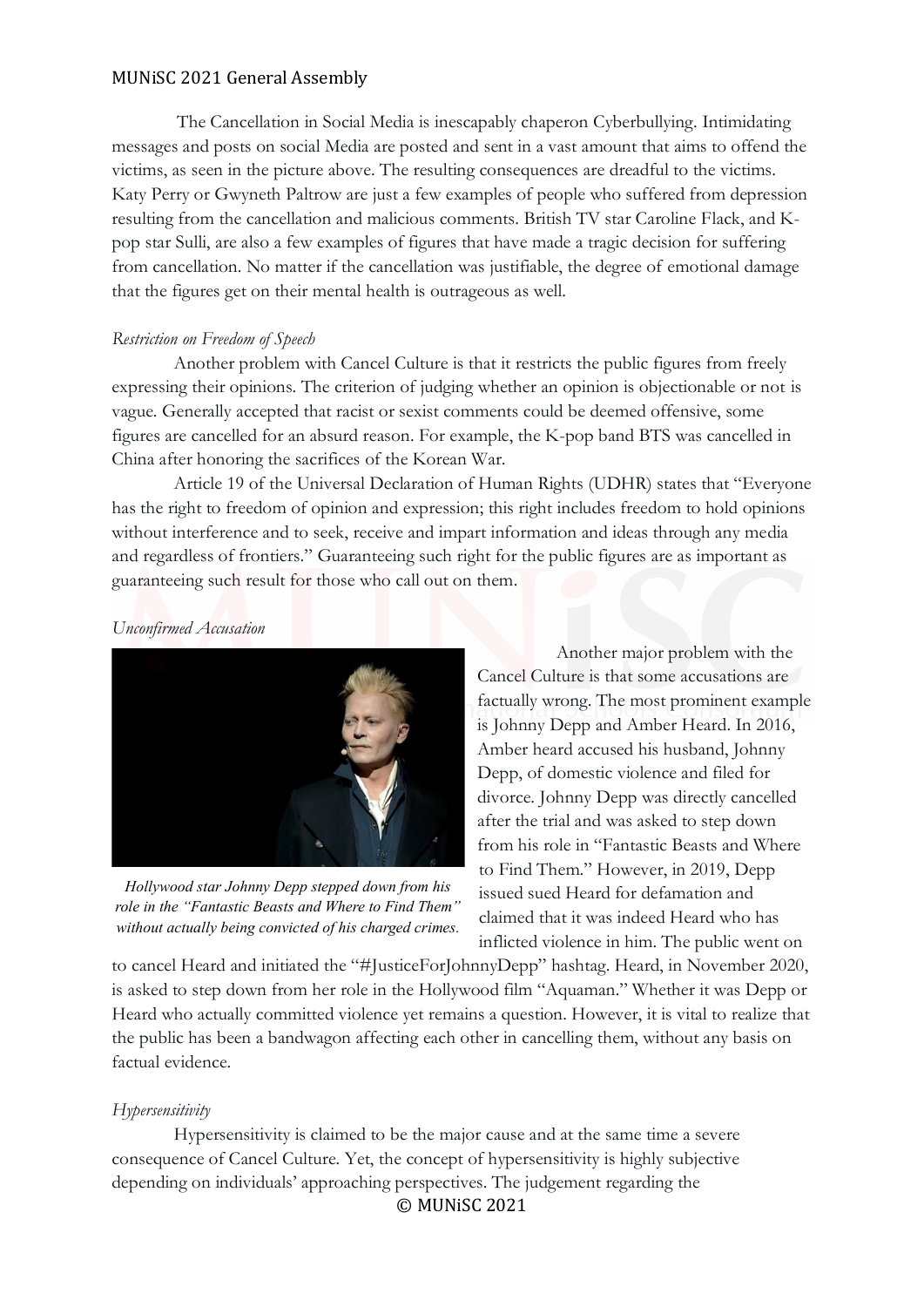hypersensitivity of the following instances are not to be disclosed but left for the decision of the delegates.

- 1. The billionaire author, J. K Rowling was accused of being a homophobic after posting some comments on social media. The public went on cancelling her and demanded the Warner Brothers Inc. to drop from filmizing her works. The question is whether being a homophobic – a naturally born state- is a justifiable reason for cancellation.
- 2. Sebastian Stan, better known to the public as the actor of "Winter Soldier" in the Marvel's Avengers series, was canceled for the following reason: He has not accused his girlfriend of cultural appropriation when she posted a picture of her dressed as a Geisha and wrote "Asian Night" as caption. Is not accusing a girlfriend of cultural appropriation a justifiable reason for cancelling Stan?

## **Places of High Concern**

*United States of America*

The United States of America holds an important role in the practice of Cancel Culture. The most exemplary cancelled figures around the world are usually from the Hollywood or American Entertainment industry, for the celebrities receives the most attention worldwide. The emergence of Cancel Culture is most severe in the states that it even tackles the comments made years ago. For example, Kevin Hart, an American comedian, was



*Kevin Hart was fired from Oscars Host for Homophobic statements from 2009*

removed from the host of the Oscars Award in 2019 for his homophobic comments on Social Media in 2009. In 2018, a YouTuber named Laura Lee lost over three hundred thousand subscribers as her racist tweets from 2013 resurfaced.

The United States of America is also the place where the issue of cancellation has become very controversial. As the former president Obama said, that those involved in Cancel Culture must "get over them quickly", the phenomenon is not universally accepted by all. When the Yale University's professor, Nicholas Christakis, was mobbed by his students for an email sent out by his wife Erica Christakis, and eventually stepped down from his position, the public was nowhere near welcoming this cancellation. He was accused of an email that his wife sent, claiming that students must be able to choose what to wear for Halloween costumes. Similarly, when the Evergreen State College's professor, Bret Weinstein refused to leave the campus for a non-white day on the campus, the students went viral about this issue and confined the president and professors to demand the firing of Weinstein. The aforementioned cancellations have gone further viral online and resulted in abrupt debates. Observing from how mere expression of opinions regarding an issue has eventuated in an overheated controversy and loss of employment at last, one may infer the severity of Cancel Culture's influence in the society of the United States.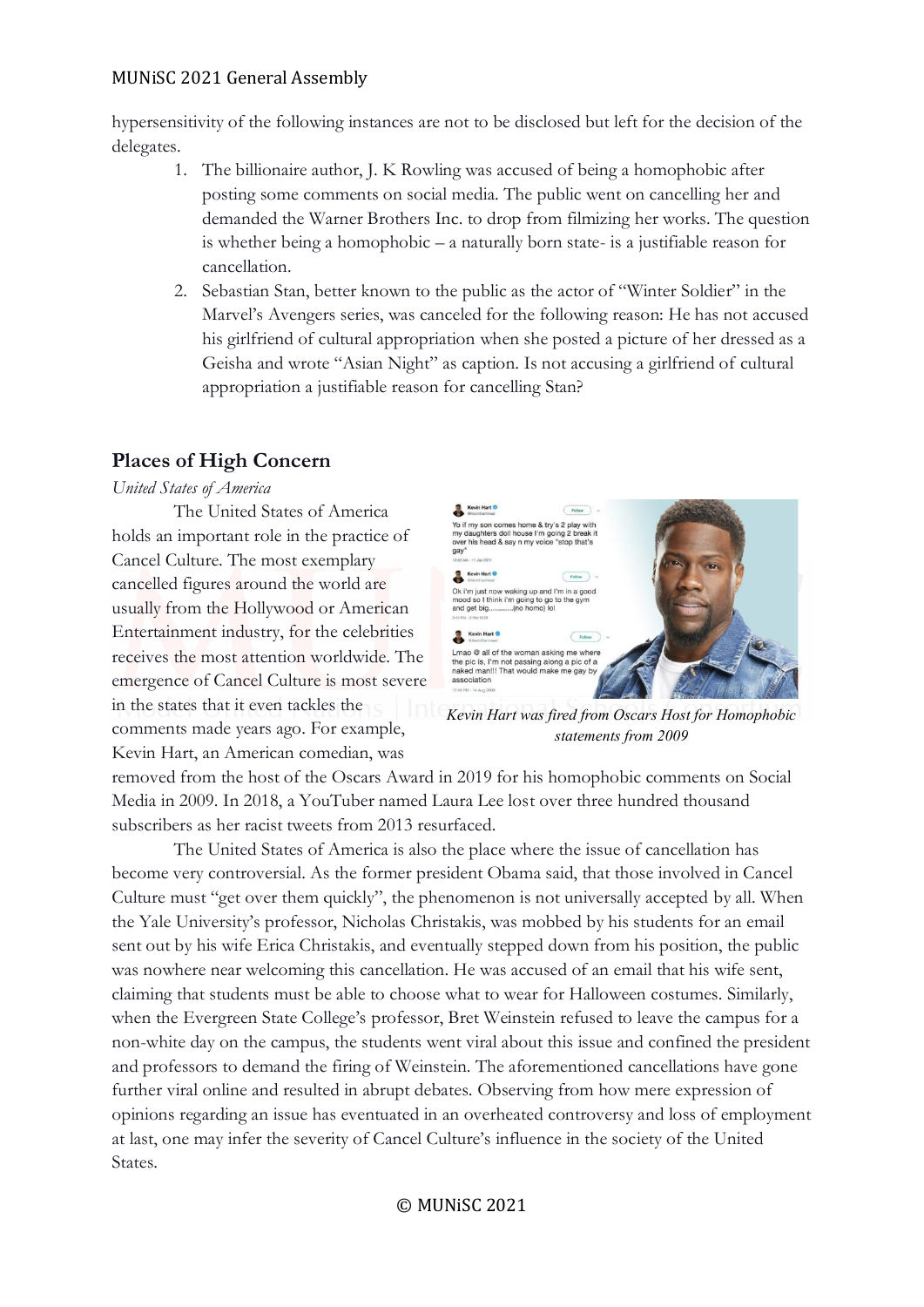The debate regarding cancel culture has stretched to major political institutions as well. The former president, Barak Obama, criticized the practice of Cancel Culture, claiming that "The world is messy" and the idea of being "woke" and therefore cancelling others is a dangerous thought. President Donald Trump has decried Cancel Culture, stressing that it is no different than a "Far-left Fascism" and it is "driving people from their jobs, shaming dissenters, and demanding total submission from anyone who disagrees...is the very definition of totalitarianism."

#### *Southeast Asia – Hong Kong, Philippines, and Thailand*

The Cancel Culture in Philippines have specifically intensified in 2020. #CancelKorea, one of the most trending hashtags on social Media the same year, has originated from Philippines defending against offensive Korean netizens. As a response to racist and intimidating comments against a prominent TikTok star, Bella Porch, the Filipino netizens have cumulated their anti-Korean sentiments and together have trended the aforementioned keyword online. A messy exchange between the strong-voiced netizens of the two nations have then continued, and the heated debate has not ceased until December, three months after the breakout of the incident.

Cancellation resulting from the recent political crisis is another factor that have contributed to the international society spotlighting the Cancel Culture of Southeast Asia. Number of celebrities who has not expressed supporting opinion for the protest has went viral on Social Media and seldom canceled. For example, Hashtag #BanLisa has trended in November after monthlong scrutiny during the pro-democracy protests and as a response to a K-pop star - named Lisasilencing about the issue. Such cancelation is problematic as it is a representative of

#### She already chose #แบนลิซ่า



*A Tweet that accuses Lisa – a K-pop star – for her silence about the ongoing protest in Thailand*

public forcing a public figure to speak what they desire to hear from him or her.

In Hong Kong, the similar situation has been prevailing since the initiation of the protests. The most famous example would be the cancellation of the Disney film "Mulan" and related actors involved in the film – including Liu Yifei and Donnie Yen. The main actress – Liu Yifei – has exclusively said that she supports the Hong Kong police who has been perpetrating violence against the protestors. The hashtag #CancelMulan has went viral after her remarks publicized.

**Possible Solutions**

*Internet Censorship*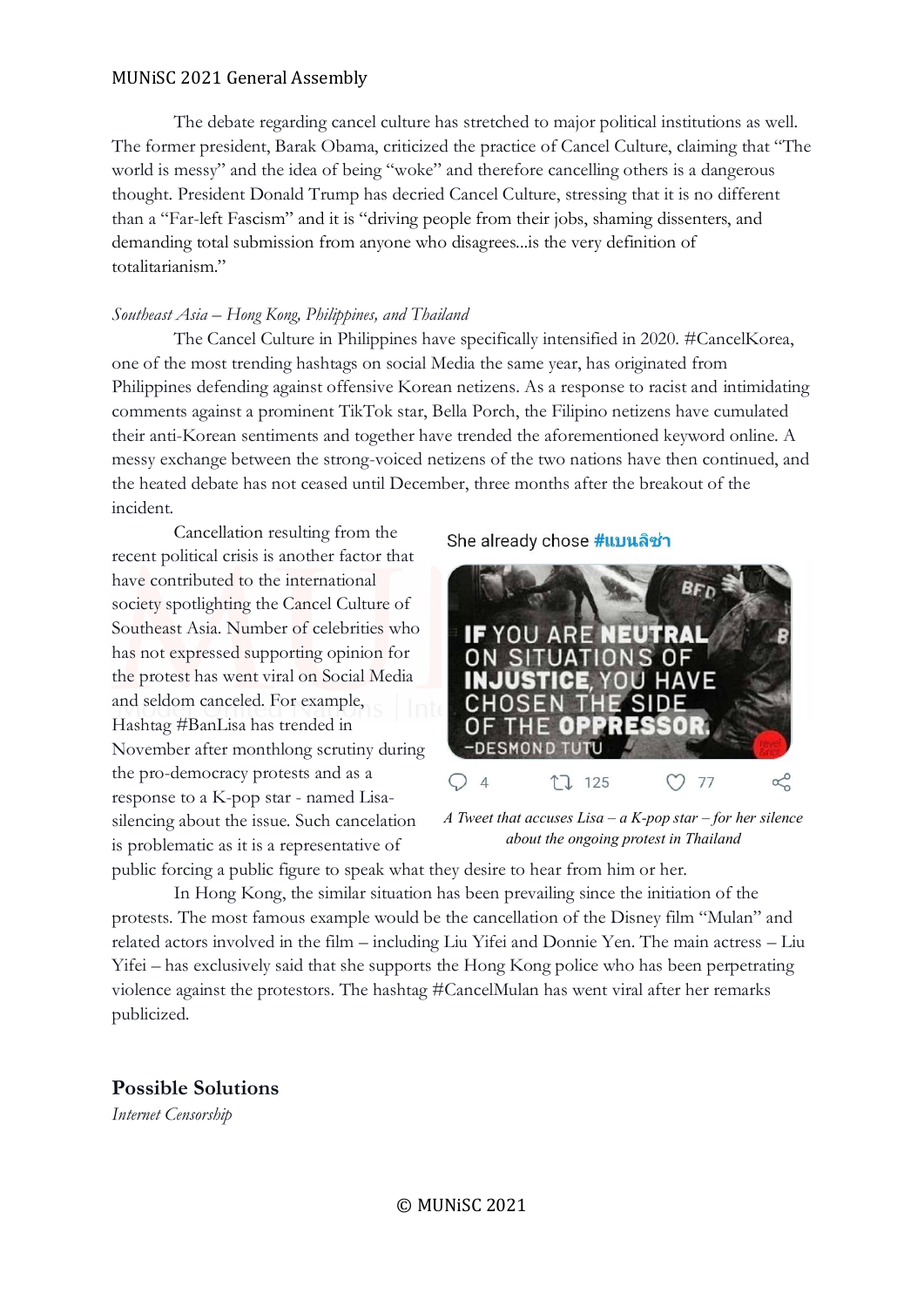The most effective measures that prevent the excessive damage created by cancel culture are censoring the internet. The logic is simple: prohibit people from making malicious comments against the victim through regulation.

Yet, such a solution could be highly controversial. One of the most important virtues of the internet is that it must be an open and free place for individuals to share their opinions. Compromise should be made at a level that both the rights of users of the internet and the victims of cancellations' fundamental human rights are protected.

South Korea has taken exemplary measures in finding such a compromise. In 2009, thirty-five Korean websites have

implemented a "real-name system" to answer Korea's amended Information and Communications Network Act. Although the constitutional court rejected the amendment in 2012, the abundance of malicious comments has decreased significantly over the years. The blocking of comments in sports and entertainmentrelated news on portal sites is another recent measure taken by Korean portals, following the tragic deaths of K-pop figures. Twitter, which has become the main source



*Korean Portal Site NAVER discontinues the "comment" section" as a response to continued malicious comments*

of cancellation, does not require personal verification of any sort. If measures can carefully tackle it, noteworthy progress could be expected.

### *Self-Regulations*

Self-regulations, for both the public figures who could be cancelled and those who cancel them, are essential to impediment the malfunctions of cancel culture. Yet, if we were to aggravate the responsibility on the possible victim, brands and celebrities must engage in a critical self-reflection so that their words are not deemed as objectionable or offensive to any parties. This is extremely difficult since the criterion of judging an opinion as offensive or not is vague, as mentioned above.

Promoting self-regulation for the conductors of cancellation is more plausible in this sense. Campaigns and educations regarding the desired use of Social Media and prevention of malicious comments can project a meaningful outcome. In many states, related education and community service are sentenced along with a fine for any of those convicted with cyberbullying and defamation through the net.

### **Glossary**

*Cancel Culture:* Cancel culture refers to the practice of withdrawing support from and boycotting certain public figures and companies after they have outspoken or committed something considered as offensive or objectionable.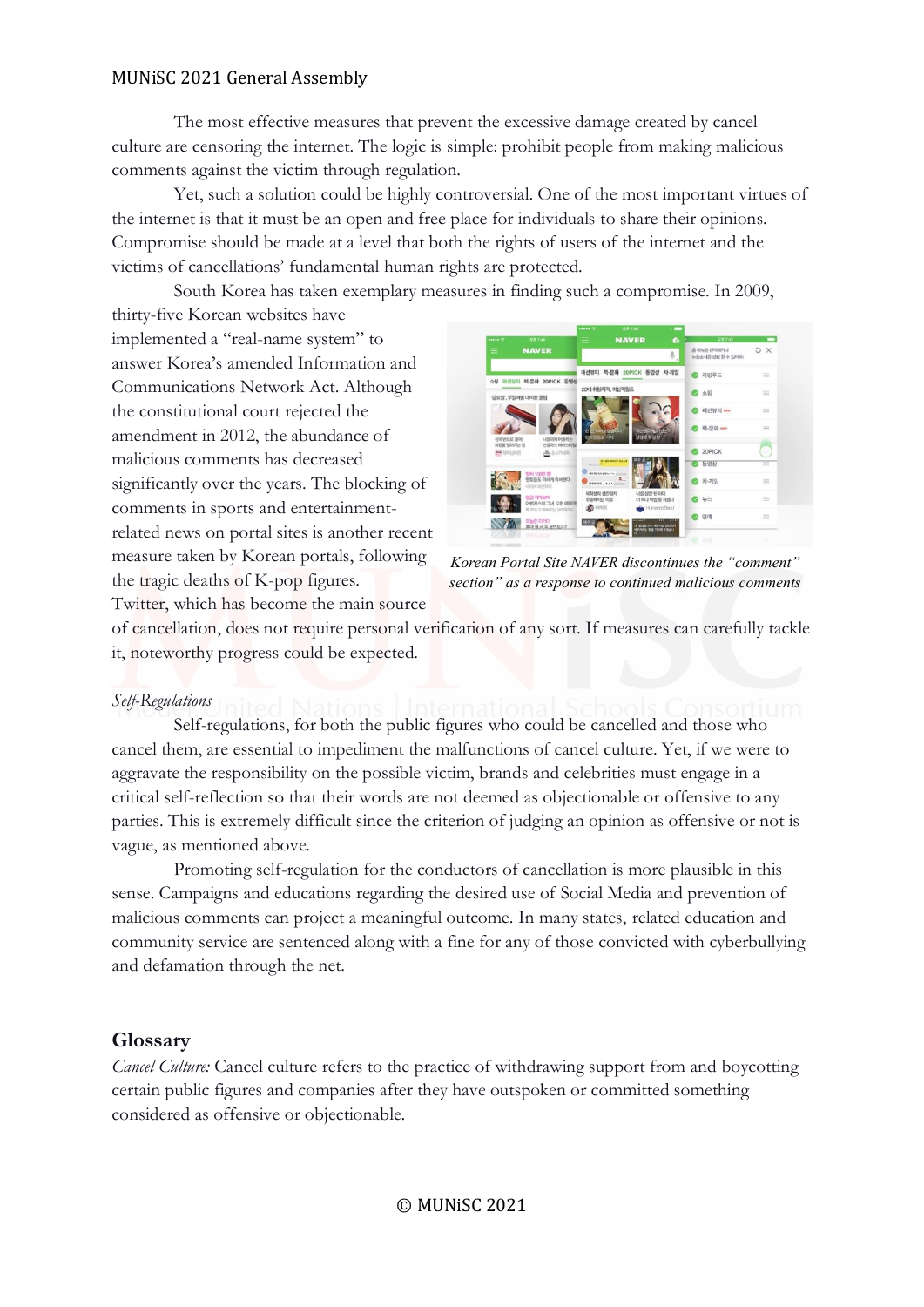*Cyberbullying:* Cyberbullying refers to the use of electronic communication to bully a person, typically by sending messages of an intimidating or threatening nature, according to the Oxford Library.

*Cyberethic*s: Cyberethics, borrowing quotes from the government of Hong Kong, refers to a set of moral rules or a code of behavior applied to the online environment.

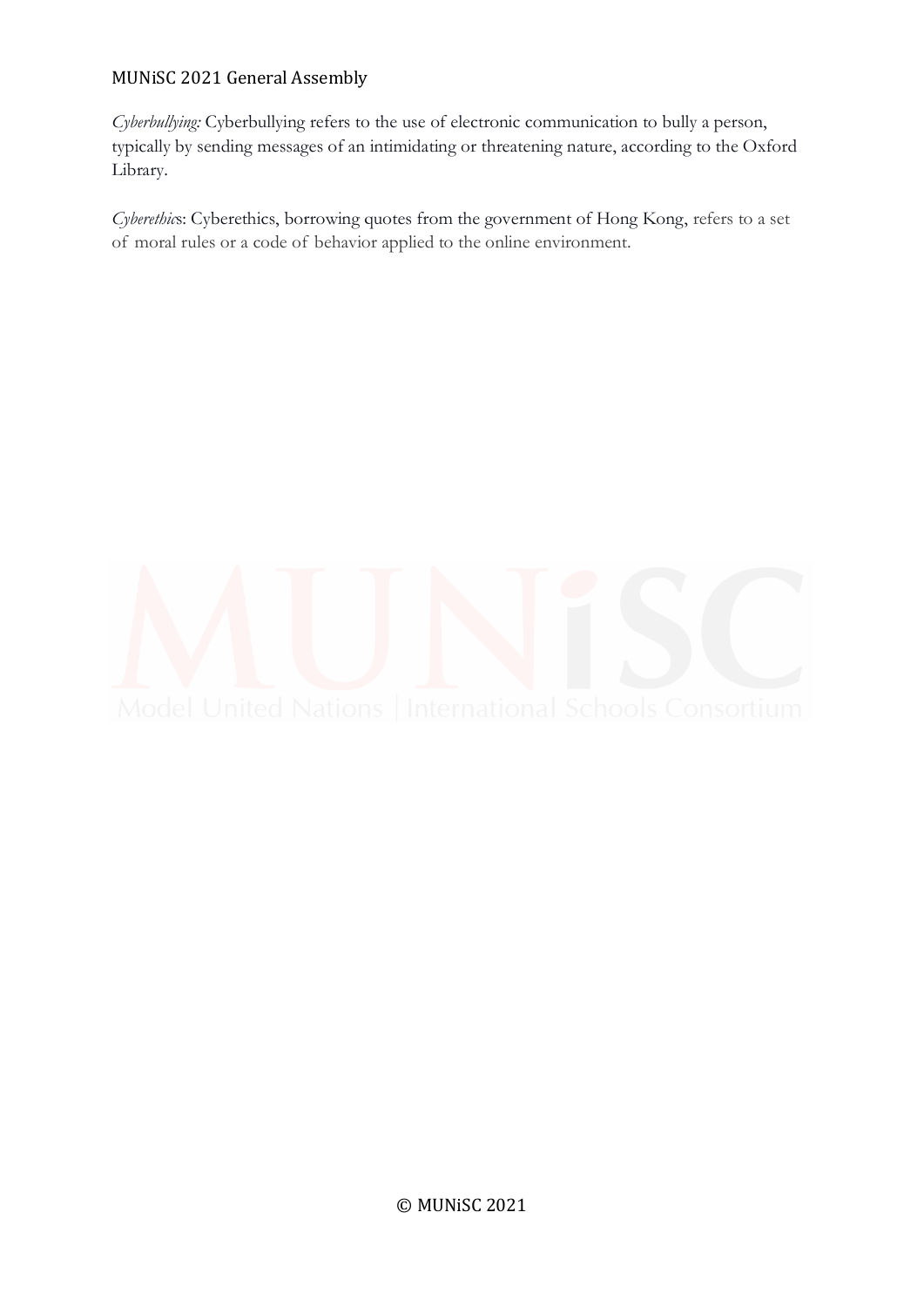### **Sources**

- "Amy Cooper, White Woman Charged in Racist NYC Run-in, Made a 2nd 911 Call | CBC News." *CBCnews*, CBC/Radio Canada, 14 Oct. 2020, www.cbc.ca/news/world/whitewoman-black-man-central-park-false-police-report-1.5761701.
- Bovy, Phoebe Maltz. "Perspective | Cancel Culture Is a Real Problem. But Not for the People Warning about It." *The Washington Post*, WP Company, 9 July 2020, www.washingtonpost.com/outlook/2020/07/09/cancel-culture-is-real-problem-notpeople-warning-about-it/.
- Catalina Ricci S. Madarang, et al. "A Deep Dive into #CancelKorea Trend and Why It Could Be Problematic." *Interaksyon*, 11 Sept. 2020, interaksyon.philstar.com/trendsspotlights/2020/09/10/176665/a-deep-dive-into-cancelkorea-trend-and-why-it-could-beproblematic/.
- Campbell, Jess. "Have We Taken Cancel Culture Too Far In 2020?" *GQ*, 16 Jan. 2020, www.gq.com.au/success/opinions/have-we-taken-cancel-culture-too-far-in-2020/newsstory/0f12503dbf60071a63d7ffd5e29bcce7
- "Cancel Culture: What Unites Young People against Obama and Trump." *BBC News*, BBC, 7 July 2020, www.bbc.com/news/world-us-canada-53311867.
- Closson, Troy. "Amy Cooper's 911 Call, and What's Happened Since." *The New York Times*, The New York Times, 8 July 2020, www.nytimes.com/2020/07/08/nyregion/amy-cooperfalse-report-charge.html.
- Cruz, Eunice Dela. "Thais Demand to Ban BLACKPINK Lisa, BLINKs Defend The Idol." *KpopStarz*, 18 Nov. 2020, www.kpopstarz.com/articles/295816/20201117/thai-netizensdemand-ban-blackpink-lisa-blinks-defend-idol.htm.
- Dodgson, Lindsay. "The Frenzy of Unrelenting Online Bullying Further Destroys the Mental Health of Those Already Suffering, and Everyone Has a Role to Play." *Insider*, Insider, 25 Feb. 2020, www.insider.com/toxic-tragic-results-of-online-hate-bullying-cancel-culture-
	- 2020-2.
- Fallon, Kevin. "Should the Oscars Fire Host Kevin Hart Over His Homophobic Jokes?" *The Daily Beast*, The Daily Beast Company, 6 Dec. 2018, www.thedailybeast.com/should-theoscars-fire-host-kevin-hart-over-his-homophobic-jokes.
- Greenspan, Rachel E. "How 'Cancel Culture' Quickly Became One of the Buzziest and Most Controversial Ideas on the Internet." *Insider*, Insider, 5 Aug. 2020,

www.insider.com/cancel-culture-meaning-history-origin-phrase-used-negatively-2020-7.

- Hagi, Sarah. "Cancel Culture Is Not Real-At Least Not in the Way You Think." *Time*, Time, 21 Nov. 2019, time.com/5735403/cancel-culture-is-not-real/.
- "Hartley Sawyer: The Flash Actor Fired over Offensive Tweets." *BBC News*, BBC, 9 June 2020, www.bbc.com/news/entertainment-arts-52976556.
- Kim, Kate Jee-hyung. "Lessons Learned from South Korea's Real-Name Policy." *Korea IT Times*, 14 Jan. 2012, www.koreaittimes.com/news/articleView.html?idxno=19361.
- Lemoine, Alexa. "What Does Cancel Culture Mean?" *Dictionary.com*, Dictionary.com, 16 Oct. 2020, www.dictionary.com/e/pop-culture/cancel-culture/.
- Mahan, Logan. "Youthsplaining: Everything You Need to Know About Cancel Culture." *InsideHook*, 26 Nov. 2019, www.insidehook.com/article/internet/youthsplainingeverything-you-need-to-know-about-cancel-culture.